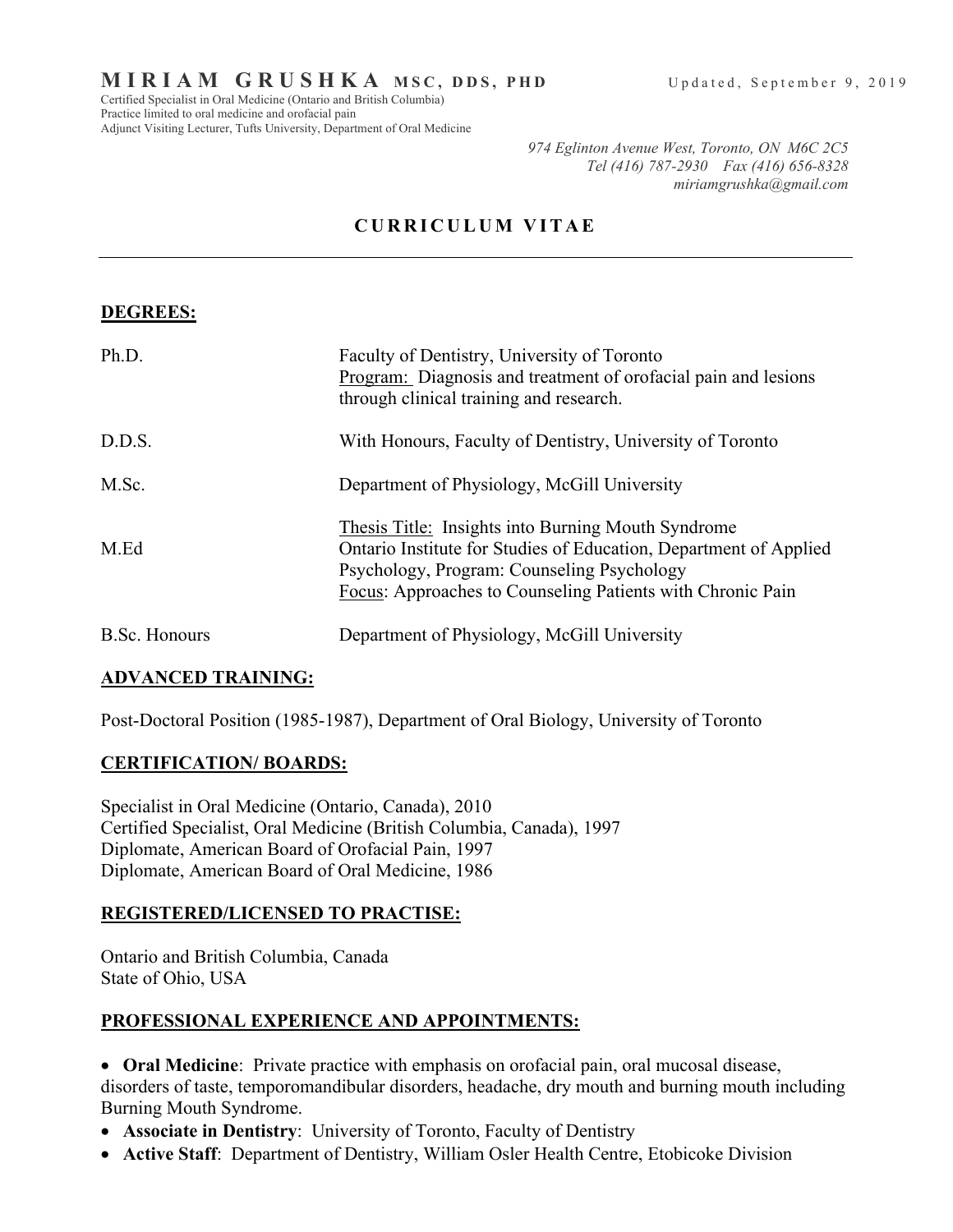2

- **Courtesy staff**, Hamilton General Hospital, Department of Dentistry
- **Previously,** Active staff, Toronto General Hospital, Vancouver General Hospital.

#### **Related Previous Experience:**

• **Hospital Dentistry**: For medically compromised patients at Etobicoke General Hospital and University Hospitals of Cleveland, Ohio in the multi-disciplinary Pain Program (Dr. Tom Chelimsky, Co-Director) and in the Headache Clinic (Dr. Tarvaz Tucker, Director)

• **Teaching**: University of Illinois in Chicago, Department of Oral Diagnostic Sciences; School of Dentistry, Case Western Reserve Univeristy, Department of Oral Diagnosis and Radiology; parttime: Faculty of Dentistry, University of Toronto, Oral Diagnosis and Prosthodontics Department, Seneca College, Dental Assisting and Hygiene Program; Hamilton General Hospital, Dental Internship Program; Weston Collegiate Institute, Dental Assisting program

• **Research**: at. M.Sc., Ph.D. and post-Doctoral levels initiated and carried out studies on clinical orofacial pain. Current research interests include therapeutics in Burning Mouth Syndrome and investigation of caries development in the Dry Mouth and Sjogren's Syndrome patient. Research at Yale University School of Medicine, Department of Otolaryngology

• **Administration**: Successful conception, initiation and administration of an Oral Medicine practice/clinic at Etobicoke General Hospital increasing from 2-3 patients per week to a capacity 12-17 patients per day.

• Supervision of 12 member dental staff at Etobicoke General Hospital as Chief of Dentistry, 1990 with recruitment and supervision of 23 staff by December. Responsible for overseeing of departmental renovation and initiation of new Quality Assurance protocols.

• Current supervision of six person staff

### **APPOINTMENTS:**

| Active Staff, Etobicoke General Hospital<br>(William Osler Health Centre, Etobicoke Campus)                                            | 1982- present |
|----------------------------------------------------------------------------------------------------------------------------------------|---------------|
| Associate Professor, University of Illinois and Director<br>of Women's Health Studies College of Dentistry, Chicago, Illinois          | 2003-2004     |
| Staff Dentist, Oral Medicine, Vancouver General Hospital,<br>Vancouver, British Columbia                                               | 2000-2004     |
| Clinical Instructor, Yale University Medical School, Section of<br>Otolaryngology, New Haven, Connecticut                              | 2000-2006     |
| Assistant Clinical Professor, Department of Diagnostic Sciences,<br>School of Dental Medicine, State University of New York at Buffalo | 2000-2003     |
| Courtesy Staff, William Osler Heath Centre, Brampton Campus                                                                            | 1999- present |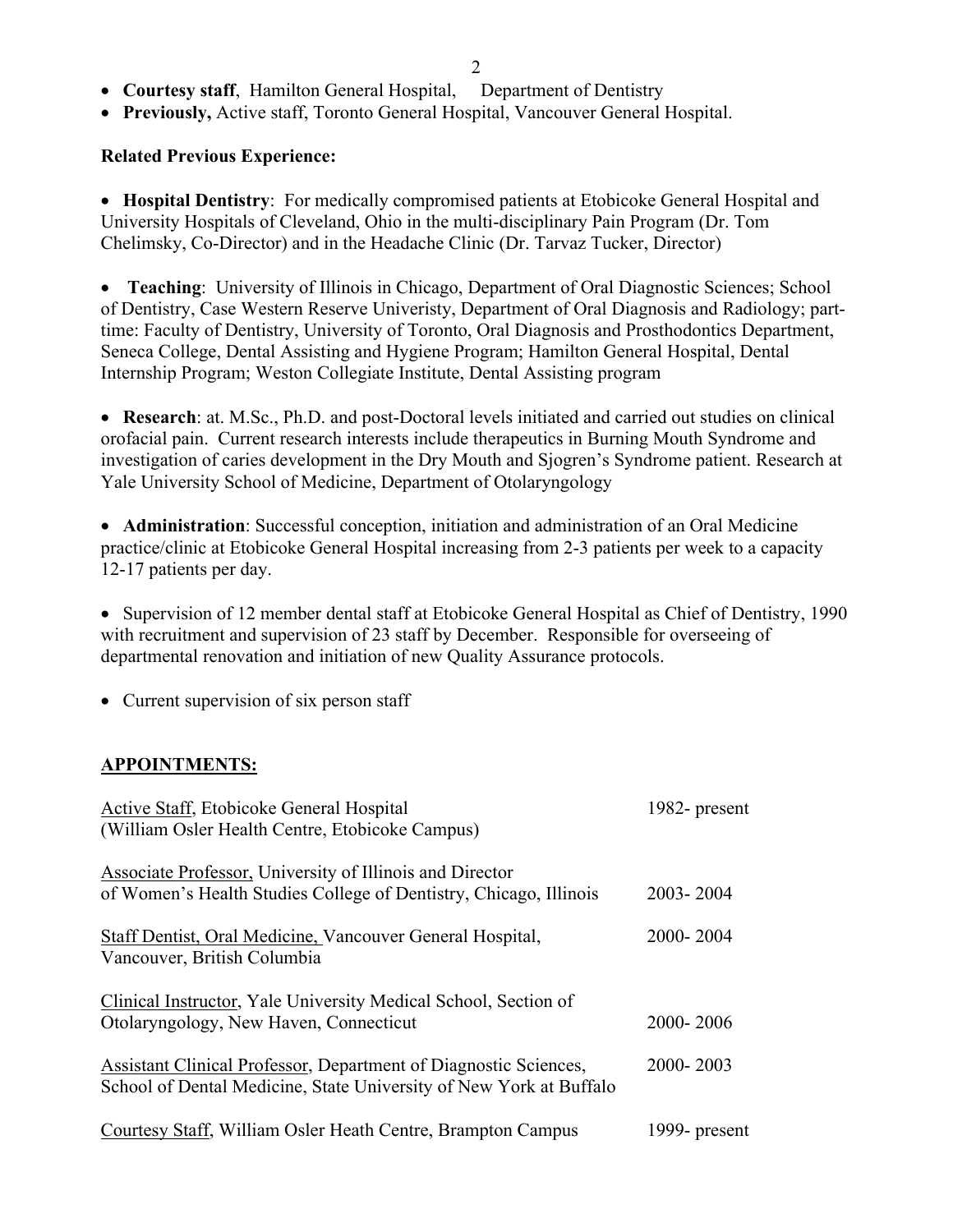| <b>Active/ Full Staff, University Hospitals of</b><br>Cleveland, Ohio                                   | 3<br>Cleveland, |               |
|---------------------------------------------------------------------------------------------------------|-----------------|---------------|
| Associate Professor, Dept. of Oral Diagnosis and<br>Radiology, Case Western Reserve School of Dentistry |                 | 1998-2000     |
| Discipline and Complaints committees, RCDSO                                                             |                 | 1994-1995     |
| <b>Staff, York Board of Education, Weston</b><br>Collegiate Institute, Dental Assisting Program         |                 | 1991-1994     |
| <b>Chief, Department of Dentistry, Etobicoke</b><br>General Hospital                                    |                 | 1990-1992     |
| Courtesy Staff, Hamilton General Hospital                                                               |                 | 1988- present |
| Director 'Mouth' Clinic, Department of Dentistry<br>Etobicoke General Hospital                          |                 | 1986-1993     |
| Associate in Dentistry, TMJ Clinic, Department of<br>Prosthodontics, University of Toronto              |                 | 1986-1988     |
| Research Fellow, Mouth Clinic, Department of Dentistry<br><b>Toronto General Hospital</b>               |                 | 1981-1983     |
| <b>Associate in Dentistry, Department of Oral Medicine</b><br>and Pathology, University of Toronto      |                 | 1979-1998     |
| <b>Adjunct Visiting Lecturer, Department of Oral Medicine</b><br><b>Tufts University</b>                |                 | 2018-present  |
| <b>COMMITTEES:</b>                                                                                      |                 |               |
| Medical Advisory Board, Canadian Sjogren's Society                                                      |                 | 2005-present  |
| <b>Executive Committee, American Academy of Oral Medicine</b>                                           |                 | 2006-2008     |
| <b>Editorial Staff, Oral Diseases</b>                                                                   |                 | 2005-2008     |
| American Academy of Orofacial Pain<br><b>Executive Steering Committee</b>                               |                 | 2001-2005     |
| Editorial Sub-Committee, Journal of Prosthetic<br>Dentistry                                             |                 | 2001-2002     |
| <b>Examination Council, American Board of</b><br>Orofacial Pain                                         |                 | 1998-2002     |
| Education Committee, Case Western School of Dentistry                                                   |                 | 1998-2000     |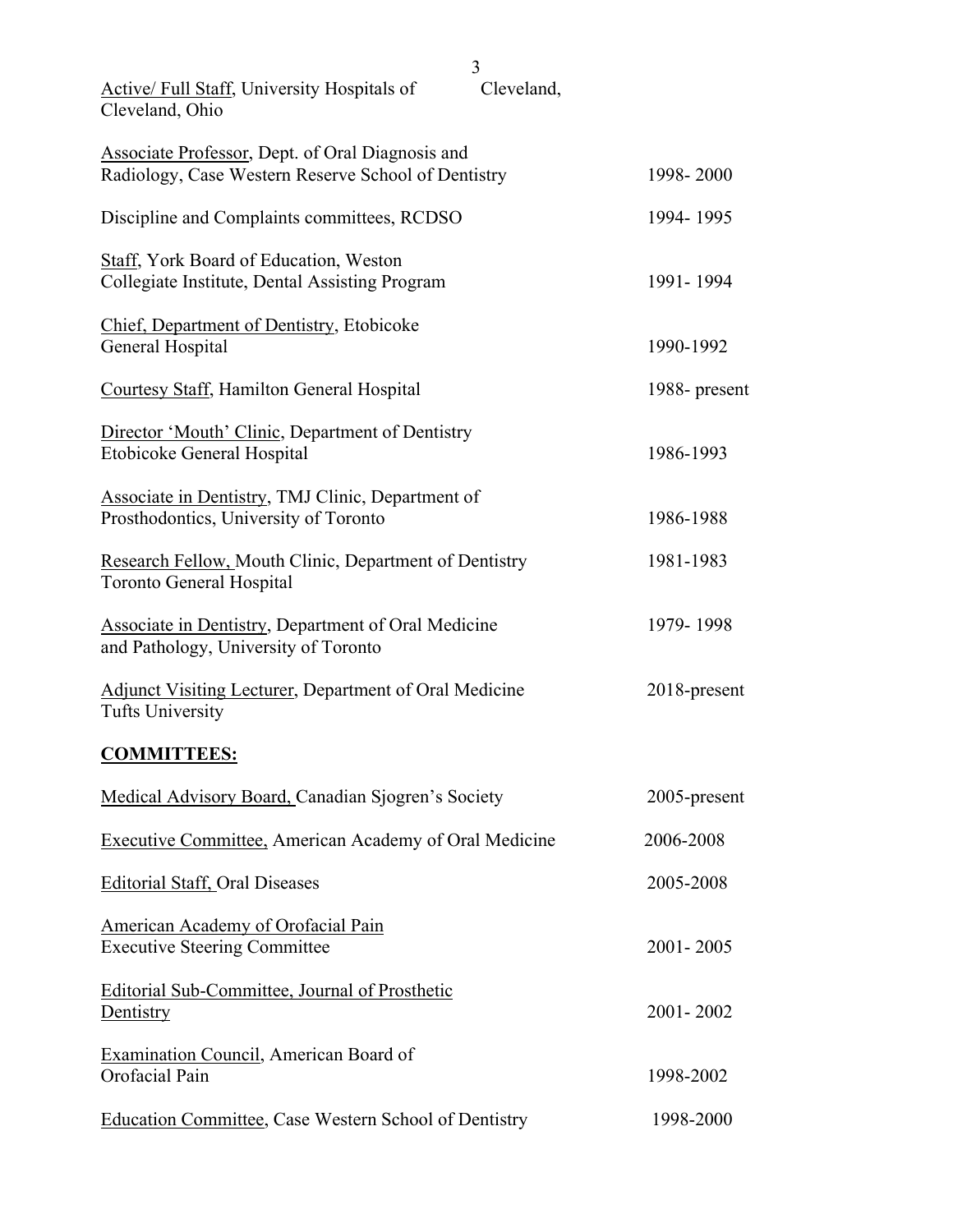| Editorial Sub-Committee, Pain Research and<br>Management, The Journal of the Canadian<br>Pain Society  | 1996-2005            |
|--------------------------------------------------------------------------------------------------------|----------------------|
| <b>West Toronto Dental Society, Executive</b><br>Committee                                             | 1995-1998            |
| Royal College of Dental Surgeons (RCDSO)<br>Discipline Committee                                       | 1994-1995            |
| Medical Advisory Committee, Etobicoke General<br>Hospital                                              | 1990-1992            |
| Scientific Committee, American Academy of Oral<br>Medicine                                             | 1989-1994            |
| Medical Education and Research Committee,<br>Etobicoke General Hospital                                | 1986-1989            |
| Editorial Sub-Committee, Oral Surgery, Oral Medicine,<br>Oral Pathology<br>(Guest Reviewer, 2005-2006) | 1986-1996; 2001-2004 |

#### **PROFESSIONAL ASSOCIATIONS (current)**:

American Academy of Oral Medicine (AAOM) American Academy of Orofacial Pain (AAOP) International Association for the Study of Pain (IASP) International Association for Dental Research ( IADR)

### **TEXTBOOK CHAPTERS:**

- 1. Truelove, E., Epstein, J., Shubert, M. and Grushka, M., 1988. Pain and Behaviour: Review of the Literature. In: 1988 World Workshop on Oral Medicine. Millard, H.D. and Mason, D.K. Eds. Year Book, 220-271.
- 2. Grushka, M. and Sessle, B.J, 1991. Burning Mouth Syndrome. In: Getchell, T.V. Doty, R.L., Bartoschuk, L.M., Snow Jr., J.B. (Eds.), Smell and Taste in Health and Disease, Raven Press, New York, 665-682.
- 3. Grushka M. 1994. Glossodynia and Sore Mouth. In: Classification of Chronic Pain: Descriptions of Chronic Pain Syndromes and definitions of pain terms. In: Merskey H. and Bogduk, N. (Eds), IASP Press, Seattle, 74-75.
- 4. Grushka, M., and Epstein, J., 1996. Burning Mouth Syndrome, In: Taste and Smell Disorders, Seiden, A (Ed), Thieme Pub., New York, 159-171.
- 5. Grushka M. and Epstein, J. 2000. Burning Mouth Syndrome: Review of the Literature. In: 1998 Third World Workshop on Oral Medicine, Millard HD and Mason D (Eds). University of Michigan Press, 2000, pp. 202-213.
- 6. Grushka, M. Epstein, J and Kawalec, J. 2000, Evolving Concepts of Burning Mouth Syndrome, Textbook of Oral Medicine, Silverman SI, Eversole LR and Truelove EL (Eds), BC Decker Inc, Hamilton, 2001, pp 354- 358.

4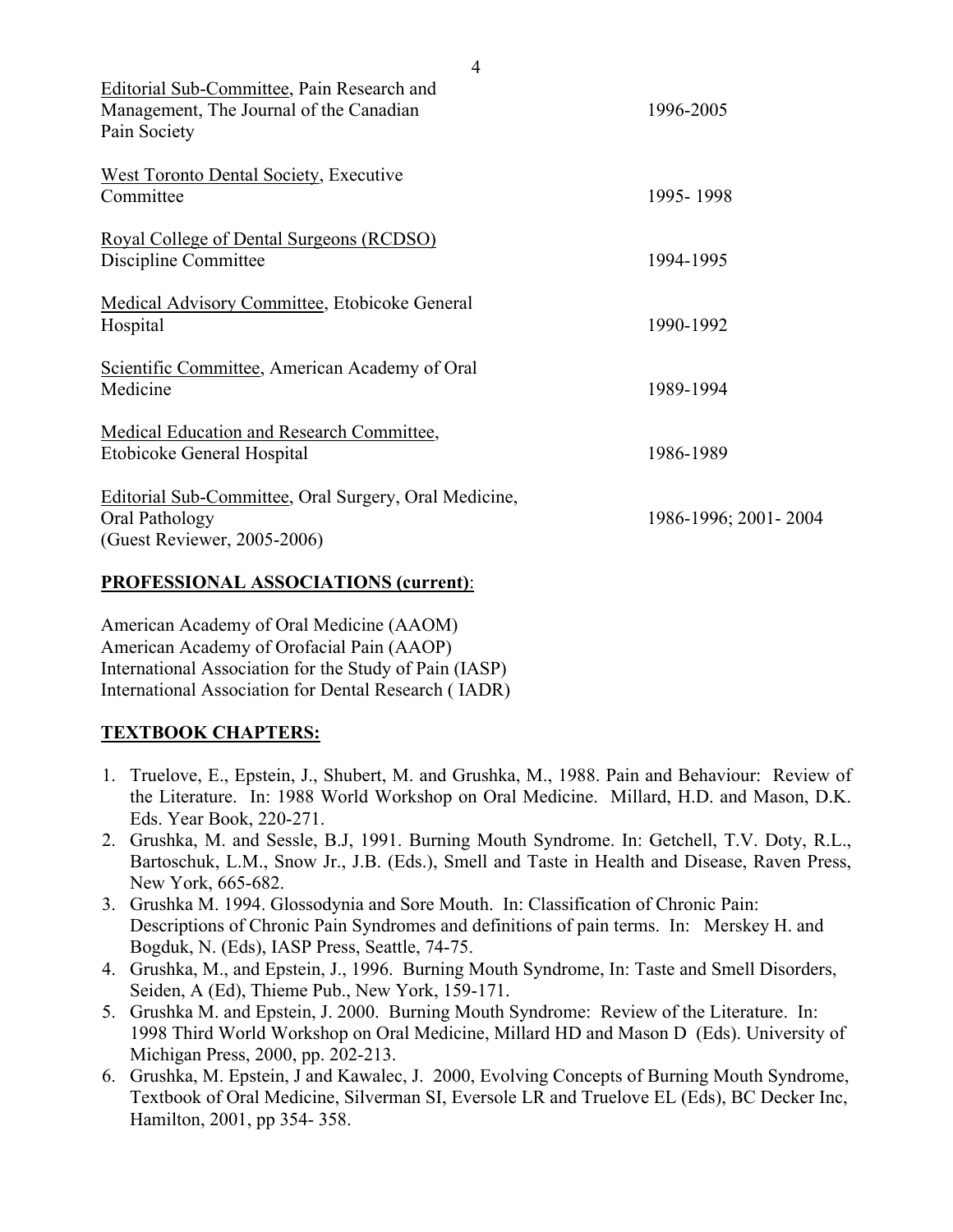- 7. Grushka, M, Ching V and Epstein JB. Differential diagnosis and management of Burning Mouth Syndrome (BMS), in: Gastroenterology and Heptology: the Modern Clinician's Guide. Weinstein WM, Hawkey, CJ and Bosch J, Eds. Elsevier, London, Oxford, 2004
- 8. Grushka M and Ching V. 2005. Diagnosis and Management of Burning Mouth Pain. Clinicians Guide, American Academy of Oral Medicine
- 9. Grushka M and Ching V. "Diagnosis and Management of Burning Mouth Pain." Clinicians Guide, American Academy of Oral Medicine 2005.
- 10. Grushka, M and Ching, V. 2006. Taste and Smell in BMS. In: Smell and Taste: Dysfunction and Therapy. (Advances in Otorhinolaryngology - Karger press, Basel, Switzerland. Editors: Antje Welge-Lussen, M.D. and Thomas Hummel, M.D.
- 11. Grushka M, Ching V, Epstein J, Welge-Luessen J and Hummel T: Burning Mouth Syndrome and qualitative taste and smell disorders in: Hummel and Welge (Editors), Thieme Press, 2013.
- 12.Grushka M., Su N. (2017) Burning Mouth Syndrome. In: Ferreira J., Fricton J., Rhodus N. (eds) Orofacial Disorders. Springer, Cham . 2017 pp 223-232
- 13. Fortuna G., Napenas J., Su N., Gruskha M., Klasser G.D. (2018) Oral Dysesthesia. In: Farah C., Balasubramaniam R., McCullough M. (eds) Contemporary Oral Medicine. Springer, Cham. 2018, pp1-25

### **PUBLICATIONS:**

- 1. Grushka, M. and Lapp, W.S. 1971. Influence of syngeneic thymus and bone marrow transplants on the intensity of the graft-versus- host reaction. Eur. J. Immunol. 1: 404-405.
- 2. Grushka, M. and Lapp, W.S. 1974. Graft-vs-host induced immunosuppression in mice. III. The ability of different lymphoid tissues to alter the intensity of an existing graft-versus-host reaction. Transplantation 17: 157-163.
- 3. Grushka M. 1975. On the adherence of Actinomyces naeslundii to enamel powder. The University of Toronto Undergrad. Dent. J. 10:1-12.
- 4. Grushka, M. and Grad, H 1982. Analgesic trends- an update. Ont. Dent. 59:24-28.
- 5. Grushka, M. 1983. Immunologic aspects of "Burning Mouths. JAMA 250:2110.
- 6. Grushka, M, 1983. Burning Mouth: A review and update. Ont. Dent. 60:56-61.
- 7. Grushka, M.. And Sessle, B.J., 1984. Applicability of the McGill Pain Questionnaire to the differentiation of toothache pain. Pain 19: 49-57.
- 8. Grad, H., Grushka, M and Yanover, L, 1985. Drug-induced xerostomia. J. Can. Dent. Assoc. 51:296-300.
- 9. Grad,H. and Grushka, M.1986. dental Pain-Treatment by non-prescription drugs. On. Cont. Prac. 13:16-21.
- 10. Grad,H., and Grushka, M.,1987. Dental Pain- Treatment by non-prescription drugs. Oral Health 2: 25-28.
- 11. Grushka, M., 1987. Clinical features of Burning Mouth Syndrome. Oral Surg. Oral Med Oral Path., 63:30-36.
- 12. Grushka, M., Sessle, B.J. and Miller, R. 1987, Pain and personality profiles in Burning Mouth Syndrome. Pain 28: 155-167.
- 13. Grushka, M., Sessle, B.J. and Howley, T. P. 1987, Psychophysical assessment of tactile, pain and thermal sensory functions in Burning Mouth Syndrome. Pain, 28: 169-184.
- 14. Grushka, M., Sessle, B. J. and Howley, T.P. 1987. Taste Dysfunction in Burning Mouth Syndrome. Chem. Sens. 11:485-498.
- 15. Grushka, M. and Sessle, B.J. 1987. Burning Mouth Syndrome- a historical review. J. Clin Pain, 2: 245-252.
- 16. Grushka, M., Sessle, B.J. and Howley, T. P., 1987, Taste dysfunction in Burning Mouth Syndrome (BMS). Annals, New York Academy of Sciences, 510: 321-324.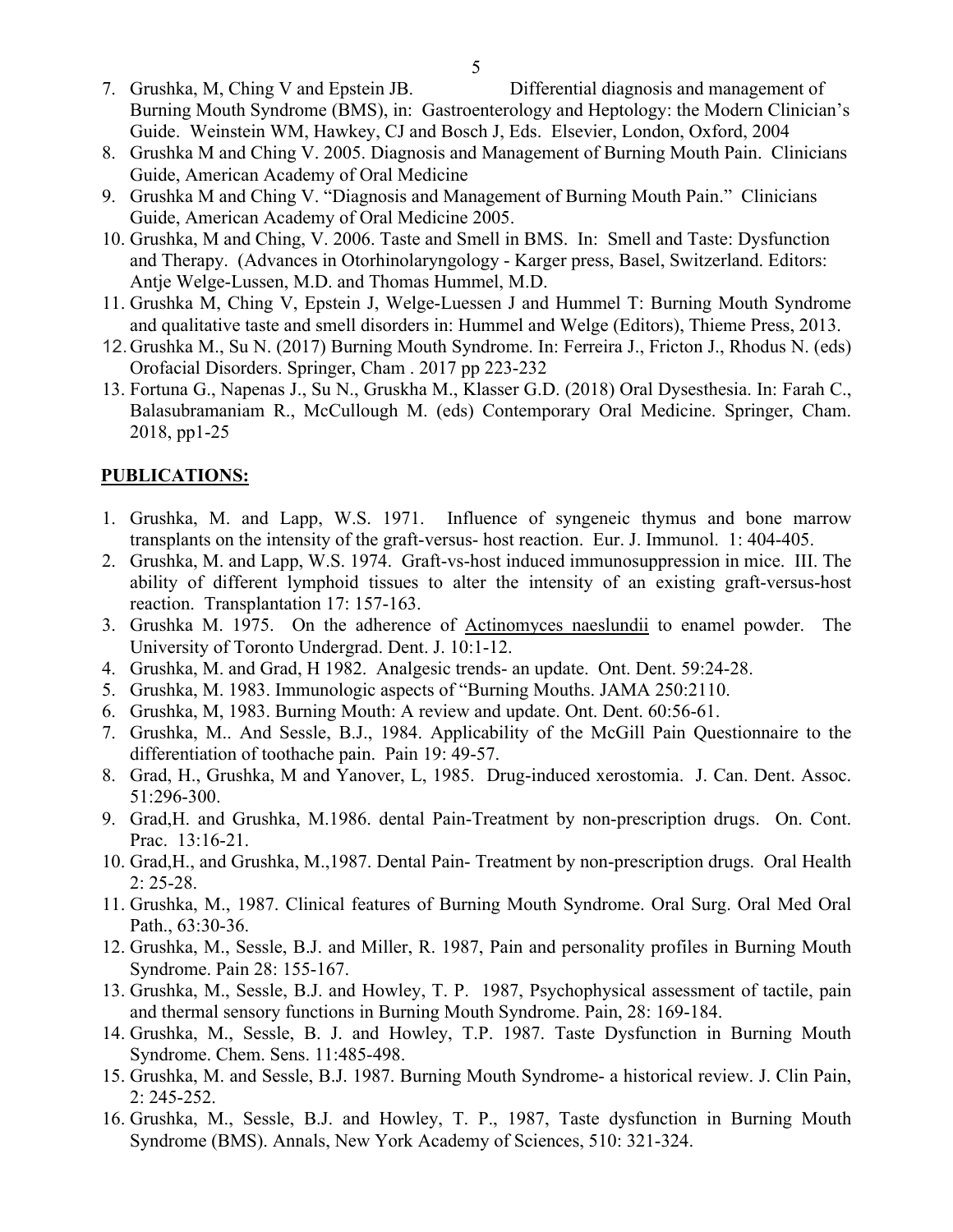- 17. Grushka, M.,1987. Burning Mouth Syndrome remains difficult to treat. Ont. Dent. 64: 26-30
- 18. Locker, D. and Grushka, M. 1987. The prevalence of oral and facial pain and discomfort: Preliminary results of a mail survey. Comm. Dent. Oral Epid. 15:169-172
- 19. Locker, D. and Grushka, M, 1987. The impact of oral and facial pain. J. Dent. Res. 66:1414- 1417; Oral Health, reprinted: 78: 67-70.
- 20. Locker, D. and Grushka, M.,1988. Response trends and non-response bias in a survey of oral and facial pain. J. Pub. Health Dent.: 48:20-25
- 21. Grushka, M. and Sessle, B.J., 1988. Taste impairment in Burning Mouth Syndrome. J. Gerodont. 4: 256-258.
- 22. Grushka, M. and Sessle B.J., 1991. Burning Mouth Syndrome. Dent. Clin. North Am. 35:171- 184
- 23. Mott A.E., Grushka, M. and Sessle B.J. 1993. Diagnosis and Management of Taste Disorders and Burning Mouth Syndrome. Dent. Clin. North Am. 37: 33-71.
- 24. Ship, J., Grushka, M., Lipton, J.A. Mott, A.E., Sessle, B.J., Dionne, R.A., 1995. Burning Mouth Syndrome: An update. JADA 126: 843-853
- 25. Epstein J and Grushka, M., 1996. Recognition of medically necessary oral health care. J. Can. Dent. Assoc. 62: 15-16
- 26. Grushka M. and Epstein J., 1997. Topical Clonidine for orofacial pain: A pilot study. Journal of Orofacial Pain, 11: 346-352
- 27. Grushka M, and Epstein, J., 1998. An Open label dose escalation pilot study of the effect of Clonazepam in Burning Mouth Syndrome, Oral Surg Oral Med Oral Pathol Radiol Endod. 86:557-561.
- 28. Grushka, M, Kawalec, J and Epstein, J. 2000. Evolving Concepts of Burning Mouth Syndrome, Oral and Maxillofacial Clinics of North America 2: 287-295.
- 29. Grushka, M and Bartoshuk, L, 2000. Burning Mouth Syndrome and Oral Dysesthesias: Taste injury is a piece of the puzzle. The Can J Diagnosis 17: 99-109
- 30. Grushka,M, Epstein JB and Gorksy, M. Differential Diagnosis of Burning Mouth Syndrome 2002 Dermatology Therapy, 15: 287-291
- 31. Grushka, M, Epstein, JB, and Gorsky M, Burning Mouth Syndrome, American Family Physician, 2002, 65: 615-620
- 32. Grushka, M, Epstein, JB, and Gorsky, M. Burning Mouth Syndrome and other sensory disorders: A unifying hypothesis, Pain Res Manage. 2003:8:133-5.
- 33. Grushka M and Epstein JB. Treatment of Burning Mouth. 2004: J. Can Dent Assoc.
- 34. Grushka, M, Ching, V, Epstein JB, Gorsky M. "Preliminary explanation of Burning Mouth and Burning Feet: Is there a common etiology? Pain Res Manag. 2005, 10(3): 166
- 35. Bartoshuk LM, Snyder DJ, Grushka McKean, Berger AM, Duffy VB, Kveton JF: Taste damage: previously unsuspected consequences. Chem Senses 2005, Jan 30 Suppl 1218
- 36. Epstein JB, Grushka, M, Sherlock C, Epstein MS and Gorsky M. Burning Mouth: an initial examination of the potential role of herpes virus infection. Oral Med Path 2006 11: 45-48.
- 37. Grushka M, Ching V, Epstein J: Burning mouth syndrome. Adv Otorhinolaryngol 2006: 63: 278-87
- 38. Grushka M, Ching V, Epstein JB. "Radiographic and Clinical Features of TMD in Patients Following MVA: Retrospective Study." Oral Med Oral Surg Oral Path Radiol Endod Oral Surgery Oral Med Oral Pathol 2007: 104: 772-80
- 39. Hardin D, Ching V, Polak S, Hoculik, R, Grushka M. Dental products available for dry mouth. Ontario Dentist, December, 2008.
- 40. Hardin D, Ching V, Polak S, Hoculik, R, Grushka M. Decay Prevention in Patients with dry mouth and Sjogren's Syndrome. Ontario Dentist, September, 2008.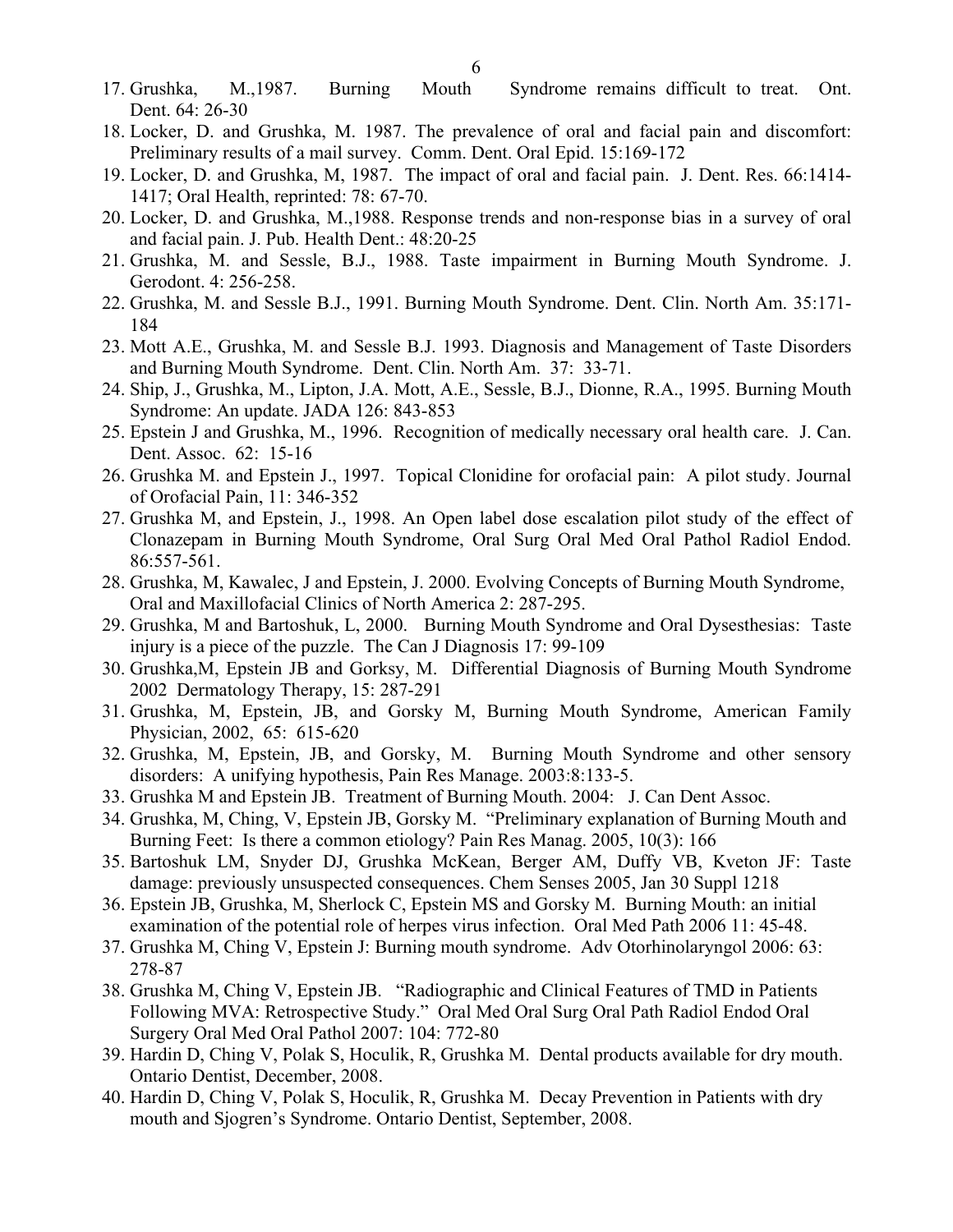- 41. Lomaga M, Polak S, Grushka M, Walsh S. Results of Patch testing in patients with oral lichen planus. J of Cutaneous Medicine and Surgery, 2009: 13(2): 88-95.
- 42. Grushka M, Ching V. Jaw pain for the GP. Parkhurst Exchange. 2009 June: 36-37.
- 43. Su, N, Marek, C, Ching V, Grushka M: Caries prevention for patients with dry mouth. J Can Dent Assoc, 2011; 77:b85
- 44. Hechmann SM, Kirchner E, Grushka M, Wichmann MG, and Hummel T. A double blind study on clonazepam in patients with Burning Mouth Syndrome Laryngoscope, 2012; 122(4): 813- 816
- 45. Ching V, Grushka M, Darling M, Su N. Increased prevalence of geographic tongue in burning mouth complaints: a retrospective study. Oral Surg Oral Med Oral Pathol Oral Radiol, 2012; 114(4): 444-448
- 46. Su N, Ching V, Grushka M. Taste Disorders: a review J Can Dent Assoc 2013:79:d86
- 47. Lynde CB, Grushka M, Walsh SR,. Burning Mouth Syndrome: Patch Test Results from a Large Case Series, Journal of Cutaneous Medicine & Surgery, J Cutan Med Surg. 2014 18(3) 174- 179
- 48. Poon R, Su N, Ching V, Darling M, Grushka M. Reduction in unstimulated salivary flow rate in Burning Mouth Syndrome. Br. Dent J 2014 217(7) E14 47.
- 49. Su N, Poon R, Grushka M. Does Sjogren's Syndrome affect odor identification abilities? Eur Arch Otorhinolaryngol 2015 272 (3) 773-4
- 50. Su N, Poon R, Friedman L, Darling M, Grushka M. TMJ Changes in Adolescent TMD Patients Seen on MRI in a Clinical Setting. New York State Journal (NY State Dental J 2015 81 (3) 27- 30)
- 51. Sinding C, Greansjoen AM, Schlumberger G, Grushka M, Frasnelli J, Singh PB. Grey matter changes of the pain matrix in patients with Burning Mouth Syndrome Eur J Neurosci.2016 Apr;43(8):997-1005
- 52. Klasser G, Su N, Grushka M: Burning Mouth Syndrome. Oral and Maxillofacial Surgery Clinics of North America, 2016. 28(3):381-396
- 53. Wang T, Glendinning J, Grushka M, Hummel T, Mansfield K. Drug-Induced Taste Disordesr in Clinical Practice and Preclinical safety Evaluation. Toxicol Sci. 2017 Jan 23. pii: kfw263. doi: 10.1093/toxsci/kfw263. [Epub ahead of print]
- 54. Darling M, Su N, Masen S, Grushka M. Geographic Tongue: assessment of Peripheral Nerve Status, Langerhans cell and HLA-DR Expression. [Oral Surgery, Oral Medicine, Oral Pathology,](https://www.researchgate.net/journal/1528-395X_Oral_Surgery_Oral_Medicine_Oral_Pathology_Oral_Radiology_and_Endodontology)  [Oral Radiology, and Endodontology.](https://www.researchgate.net/journal/1528-395X_Oral_Surgery_Oral_Medicine_Oral_Pathology_Oral_Radiology_and_Endodontology) June 2017.124(4)
- 55. Su N, Dewan C, Poon R, Liu C, Darling M, Grushka M. Taste and Pain Response in Burning Mouth Syndrome with and without Geographic Tongue. Journal of Oral and Facial Pain and Headache. 2020. Accepted for publication
- 56. Su N, Dewan C, Poon R, Liu C, Darling M, Grushka M. Pain Reduction in Burning Mouth Syndrome (BMS) May Be Associated with Selective Improvement of Taste: Retrospective Study. OOOO, 2020. Accepted for publication
- 57. Friedman, SN, Grushka M, Beituni H, Rehman M, Bressler H. Advanced ultrasound screening for temporomandibular joint (TMJ) pain and internal derangement. Radiology Research and Practice, 2020. Accepted for publication

## **ABSTRACTS:**

- 1. Grushka, M. and Lapp W.S. 1971. Effect of syngeneic thymus and marrow transplants on the graft-versus-host reaction. Proc. Can. Fed. Biol. Sci. 14: 152.
- 2. Grushka, M., Goldsmith, L. and Sessle, B.J. 1982. Yet another hot potato: Burning Mouth Syndrome. Proc. Can. Pain Soc. P.5.
- 3. Grushka, M., Goldsmith, l. and Sessle, B.J. 1983. Psychological and sensory neurological testing in Burning Mouth Syndrome. Clinical Research Society of Toronto p.8.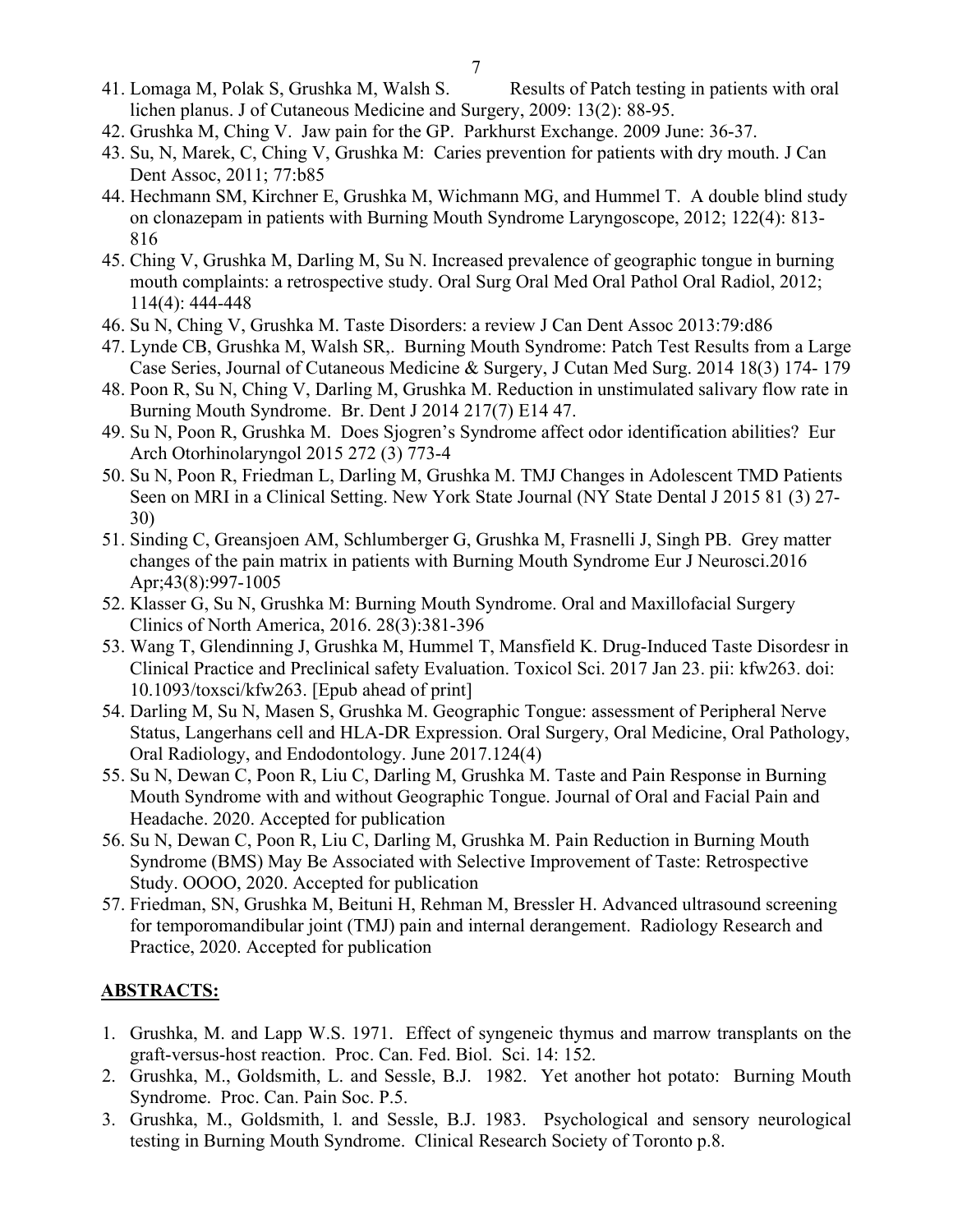- 4. Grushka, M. and Sessle, B.J. 1983. Applicability of the MPQ to the differentiation of "toothache pain". Proc. Can. Pain Soc. P.5.
- 5. Grushka, M., Miller, R. and Sessle, B.J. 1984. Burning Mouth Syndrome: psychological and physiological correlates. Clinical Research Society of Toronto, p.10.
- 6. Grushka, M. and Sessle, B.J. 1984. Burning Mouth Syndrome ( BMS): McGill Pain Questionnaire ( MPQ), Minnesota Multi-Phasic Personality Inventory ( MMPI) and Psychophysical Testing. Pain, Supplement 2: S108.
- 7. Grushka, M., Caplan, V. and Sessle, B.J. 1984. Nutritional aspects of Burning Mouth Syndrome. J. Can. Diet. Assoc. 45:371.
- 8. Grushka, M. ,McGrath, P.A., Sessle, B.J., Howley, T.P. and Brooke, R.I. 1984. Comparison of four orofacial pain syndromes. Proc. Satellite Symposium "Fourth World Pain Congress: p.6.
- 9. Grushka, M. and Sessle, B.J. 1985. Demographic data and pain profiles of Burning Mouth Syndrome ( BMS). J. Dent. Res. 64: 358.
- 10. Grushka, M., Sessle, B.J. and Howley, T.P. 1985. Somatosensory psychophysical responses of patients with Burning Mouth Syndrome ( BMS). Soc. Neurosci. 11.:413.
- 11. Grushka, M., McGrath, P.A., Sessle, B.J. Howley, T.P. and Brooke, R.I. 1985. Multidimensional assessment of acute and chronic pain patients. Proc. Am Pain Soc. P. 24.
- 12. Grushka, M. , Shupak, R. and Sessle, B.J. 1986. A rheumatological examination of 27 patients with Burning Mouth Syndrome. J. Dent. Res. 26: 533.
- 13. Grushka, M., Sessle, B.J. and Howley, T.P. 1986. Psychophysical evidence of taste dysfunction in Burning Mouth Syndrome (BMS). Proc. Of the 9<sup>th</sup> Int. Symp. Olfaction and Taste. S105.
- 14. Grushka, M., Shupak, R. and Sessle, B.J. 1986. Is Burning Mouth Syndrome an immunologically mediated disorder? Clin. Res. Soc. Toronto, Abs. 88.
- 15. Grushka, M., 1986. Brain Drain- Diagnosing Face pain, Proc. Acad. Gen. Dentistry.
- 16. Locker, D., and Grushka, M., 1986. The prevalence of oral and facial pain and discomfort: preliminary results of a mail survey. Int. Assn. Dent. Res. Section meeting.
- 17. Katz, R.L., Grushka, M. and Sessle, B.J. 1987. A longitudinal study of Burning Mouth Syndrome. Proc. Can. Pain. Soc.
- 18. Grushka, M., Katz, R.L. and Sessle, B.J. 1986. Spontaneous remission in Burning Mouth Syndrome. J. Dent. Res., 66:274.
- 19. Locker, D. and Grushka, M., Age and sex differences in the prevalence of oro-facial pain. J. Dent. Res. 66: 346.
- 20. Grushka, M. and Dichek, D. 1987, Effect of chlorhexidine on taste. Acad. Of Gen. Dentistry.
- 21. Grushka, M. and Dichek, D. 1988. Constraints in using chlorhexidine in the elderly. Clin. Res. Soc. Toronto.
- 22. Dichek, D. and Grushka, M. 1988. The effect of chlorhexidine on taste. Proc. Prac. Conf. Can. Soc. Hosp. Pharm.
- 23. Grushka, M., Grushka, I., and Dichek, D. 1988. Medico-Legal Aspects of TMJ Pain. Proc. Acad. Gen. Dent.
- 24. Grushka, M. and Mott, A. 1996. Effects of Clonazepam on Burning Mouth Syndrome. Proc. American Pain Soc.
- 25. Grad H. and Grushka, M. 1998. Development of a Protocol for the treatment of the Dry Mouth. Proc. Ont. Pharm Assoc.
- 26. Bartoshuk, L, Grushka, M, Duffy, V et al. 1998. Burning Mouth Syndrome: a Pain Phantom in supertasters who suffer taste damage? Proc. Amer Pain Soc.
- 27. Bartoshuk, L, Grushka, M, Duffy, VB, Fast, K, Luccina, L, Prutkin, J and Synder, D., 1999 Burning Mouth Syndrome: Damage to CN VII and Pain Phantom in CN V. Chemical Senses 24:609
- 28. Grushka, M and Bartoshuk, L., 2001. Atypical Odontalgia: Evidence for involvement of the chorda tympani. Oral Surg Oral Med Oral Patho Oral Radiol Endod 91: 414 (abstract), 2001.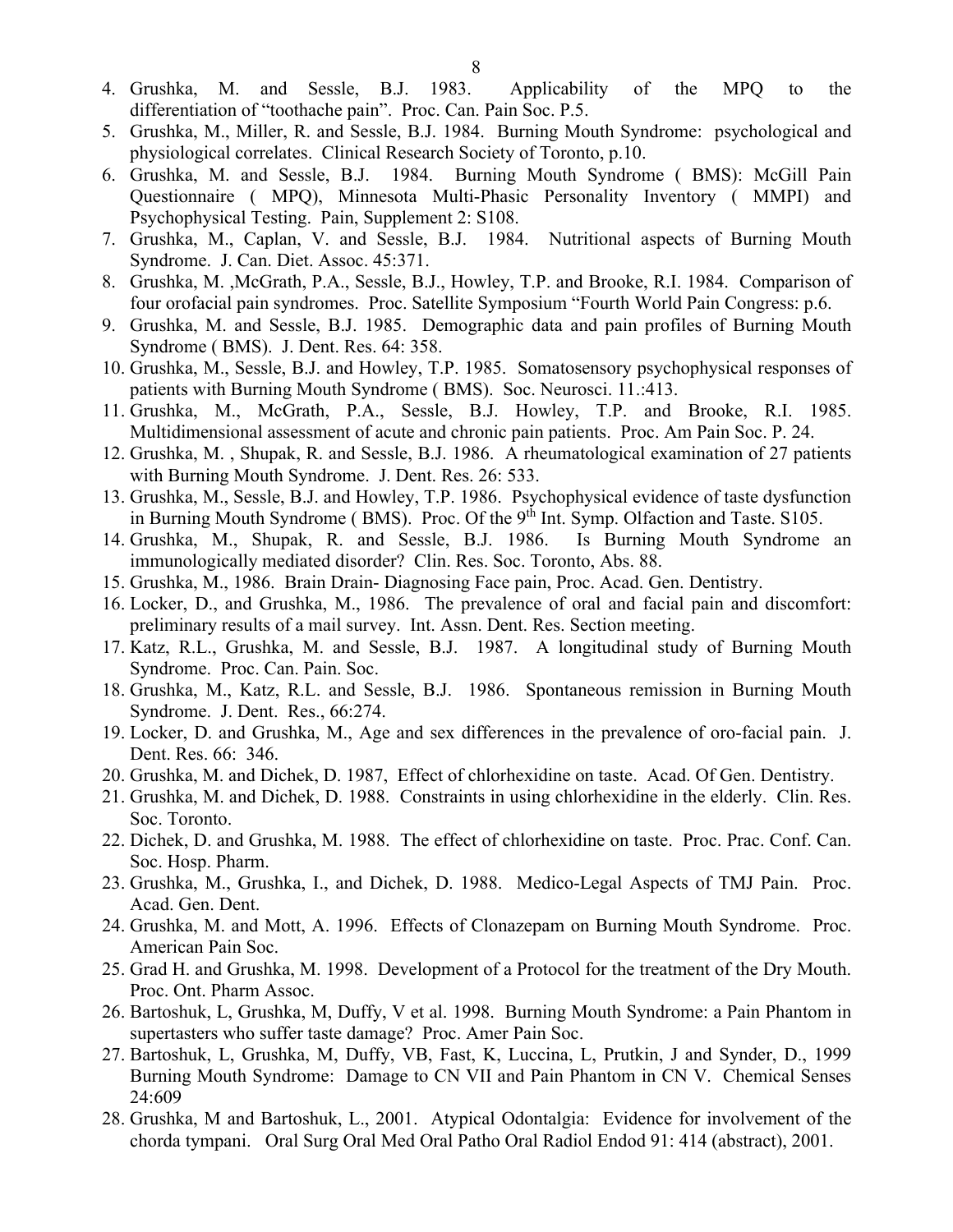- 30. Ching V. and Grushka, M. 2004 The use of clonazepam, gabapentin and lamotrigine in Burning Mouth Syndrome, Neuropathic Pain Conference, Hamilton, Bermuda
- 31. Grushka M, Ching V, Epstein J and Gorsky M. 2006 MRI changes in post-whiplash patients. American Academy of Oral Medicine, Phoenix, Arizona
- 32. Grushka M, Ching V, Epstein J and Gorsky M 2006 Neuropathic pain injury in whiplash patients. Neuropathic Pain Meeting, San Franscisco
- 33. Grushka M, Ching V. 2007 "Geographic Tongue and Burning Mouth." AAOM, San Diego.
- 34. Grushka, M, Ching V, Polak S and Hardin D. 2008 Incidence of geographic tongue in Burning Mouth Pain, IADR Toronto, Ontario
- 35. Poon R Kahouli M Ching V and Grushka M 2012. Decreased unstimulated salivary flow in Burning Mouth patients, AADR, Florida
- 36. Su N, Ching V, Poon R. Friedman L, Darling M, Grushka M. 2013. Comparison of temporomandibular joint changes seen on MRI between adolescent and adult TMD patients, IADR/AAOM, Seattle, Washington
- 37. Su N, Mo K, Darling M and Grushka M. 2015: Smell loss in Sjogren's syndrome. AChems, Florida, 2015
- 38. Su N, Poon R, Dewan C, Kao C, Darling M, Miriam M. 2017. Taste Patterns: Taste Phantoms vs. Taste Changes. AAOM, Florida
- 39. Grushka M. 2017. Taste Disorders in patients: symptoms, diagnosis and management. AChems, Florida,
- 40. Su, N, Poon R. Darling M, Grushka M 2018. Pain Intensity and Taste in Burning Mouth Syndrome (BMS) in Patients with and without Geographic Tongue. AChems, Florida
- 41. Su N, Dewan C, Poon R, Liu C, Darling M, Grushka M 2019 Taste Improves with treatment of Burning Mouth Syndroms, Achems, Florida
- 42. Su N, Dewan C, Poon R, Darling M, Grushka M 2019 Successful treatment of Burning Mouth Syndrome and its effect on taste. ECRO, Trieste, Italy.

## **INVITED TALKS:**

- 1. Grushka, M. 1985, Insights into Burning Mouth Syndrome, Fac. Dentistry, McGill University
- 2. Psychological and physiological correlated of Burning Mouth Syndrome. Fac. Dentistry, University of Michigan
- 3. Grushka, M. 1985. Physiological aspects of Burning Mouth Syndrome and its control. Joint International meeting of Canadian Pain Society and Intractable pain Soc. of Great Britain and England.
- 4. Grushka, M., 1986. Etiology and treatment of taste disorders. 40th meeting, American Academy of Oral Medicine
- 5. Grushka M.,, 1986 Taste dysfunction in Burning Mouth Syndrome. Pierce Foundation, Yale University, New Haven, Connecticut.
- 6. Grushka, M. 1986. Psychophysical evidence of sensory dysfunction in Burning Mouth Syndrome. National Institute for Dental Research, Bethesda, Maryland.
- 7. Grushka, M., 1986. Workshop: Oral Dyesthesias. American Pain Society
- 8. Grushka, M. 1986. Workshop: Diagnosis and management of orofacial Pain. Canadian Pain Society.
- 9. Grushka, M., 1987, Workshop: Advances in taste for the oral biologist, IADR/AADR
- 10. Grushka, M. 1987. Diagnosing Burning Mouth, Taste and Smell Center, University of Connecticut.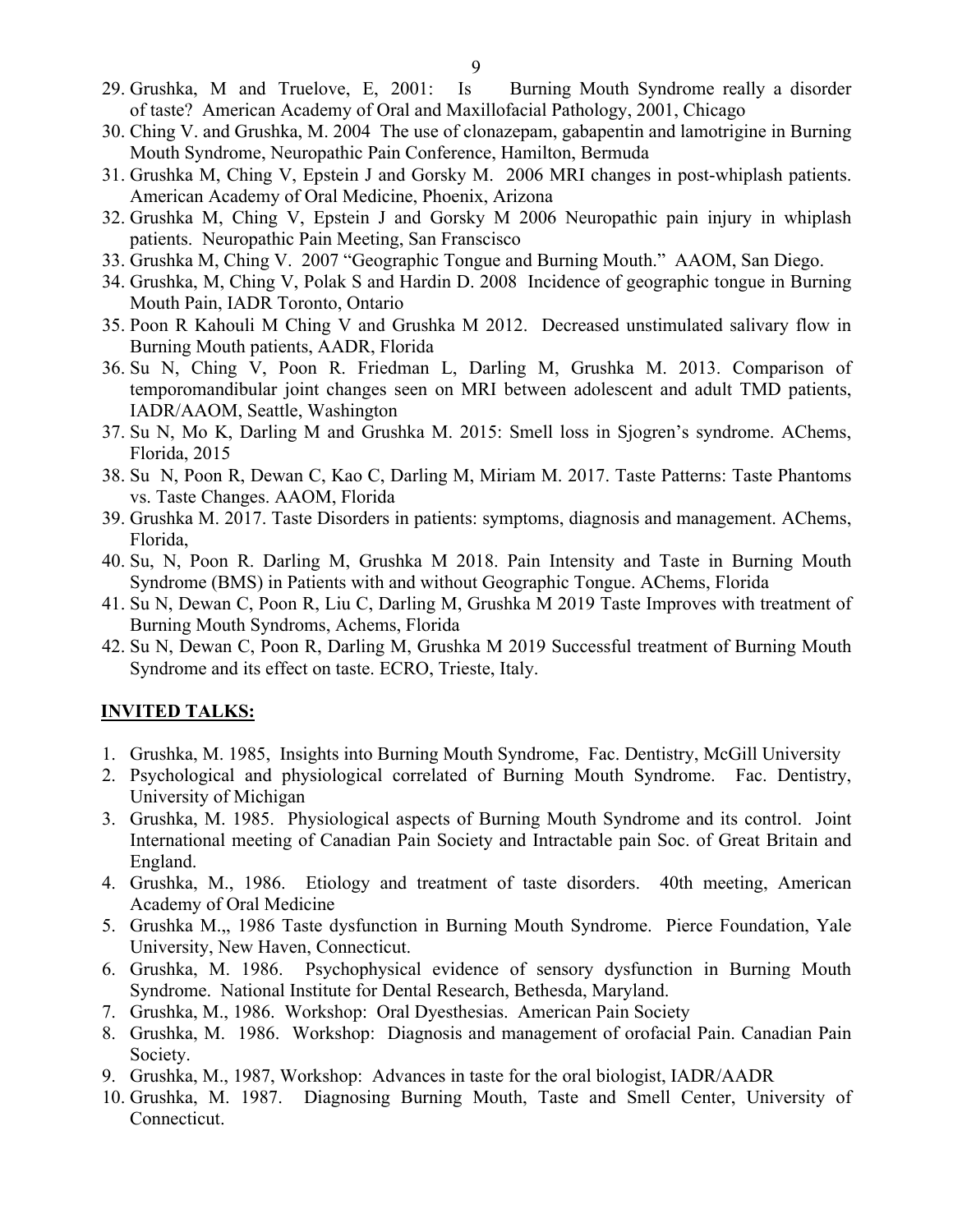- 11. Grushka, M., Dichek, D. and Grad., H. 1988. Mouth Care in the elderly and in Aids patients. Telemedicine, Ontario.
- 12. Grushka, M. and Dichek, D. 1988. Oral complaints in the elderly and their treatment. Dental Public Health Dept., Etobicoke, Ontario.
- 14. Grushka, M. 1988. Differential diagnosis of atypical facial pain. Joint Int. Meeting of Canadian Pin Society and American pain Society, Halifax, Nova Scotia.
- 15. Grushka, M, 1988. Sore mouth, Dry mouth . Ontario Dental Association, 121st Annual Meeting, Toronto, Ontario
- 16. Grushka, M 1989. Diagnosis and treatment of Burning Mouth Syndrome. Dept. of Oral Medicine, New Jersey Dental School, Newark, New Jersey.
- 17. Grushka, M., Howard, B., Grushka, I, Gordon H. and Sharav, Y. 1989. Traumatic Injury to the TMJ, Ontario. Dent. Assoc. 122nd Annual Meeting, Toronto, Ont.
- 18. Grushka, M., 1989. Diagnosis and Treatment of Common Oral Complaints in the Elderly. Royal College of Dental Surgeons Ont., Ottawa.
- 19. Grad, H and Grushka, M., 1989. Usefulness of Chlorhexidine in patients with AIDS. Academy of General Dentistry, Toronto, 52nd Winter Clinic.
- 20. Grushka, M, Dichek, D. and Grushka I, 1989. Workshop on Facial Pain. Can Pain Society, Banff, Alberta
- 21. Grushka, M. and Grad, H., 1990. Treatment modalities for dry mouth. Academy of General Dentistry. 53rd Winter Clinic, Toronto, Ontario.
- 22. Grushka, M., 1991. Philosophy of Treatment for the TMD patient. Department of Dental Diagnostic Sciences, University of Indiana, Indianapolis.22. Grushka, M and Grad, 1991. Dry, Sore and Burning Mouth in the elderly. Kitchener-Guelph Hygiene Association, Kitchener.
- 23. Grushka, M. and Grad, H. 1991. Treatment protocol for the dry mouth patient. Academy of General Dentistry, 54th Winter Clinic.
- 24. Grushka, M. 1992. Workshop: Pain and Diagnosis. Ont. Dental Assoc., 125th Annual Meeting.
- 25. Grushka, M 1992. Etiology and Treatment of Dry Mouth, Dept. of Preventive Dentistry, University of Toronto, Toronto, Ontario
- 26. Grushka, M. 1993. Sore Mouth, Burning Mouth, Dry Mouth. Florida Health Seminars, Boca Raton, Florida
- 27. Grushka, M., 1993. A practical approach for the general practitioner in the treatment of common oral lesions. Toronto Periodontal Study Club, Toronto.
- 28. Grushka, M., and Grad, H., 1993. Therapeutic modalities for the treatment of oral Candidacies. Academy of General Dentistry, 57th Winter Clinic, Toronto.
- 29. Grushka, M., 1994. Diagnosis and treatment of common oral lesions. Academy of General Dentistry, 58th Winter Clinic, Toronto.
- 30. Grushka, M., Orofacial pain: Burning Mouth Syndrome 1994. FDI, 82nd World Congress, Vancouver.
- 31. Grushka, M., 1994. Treatment options for common oral lesions. Toronto North Toronto Dental Hygiene Society, North York, Ontario.
- 32. Grushka, M., Review of Burning Mouth Syndrome and Overview of Research findings, 1995. American Association for Dental Research, San Antonio, Texas.
- 33. Grushka, M., Burning Mouth Syndrome, 1995. American Dental Association, Las Vegas, Nevada.
- 34. Grushka, M. Burning Mouth Syndrome, 1995. Academy of Dentistry, 58th Winter Clinic, Toronto, Ontario.
- 35. Grushka, M., and Grad H. Diagnosis and Management of the Dry Mouth Patient, 1996, Ontario Dental Association, Toronto, Ontario.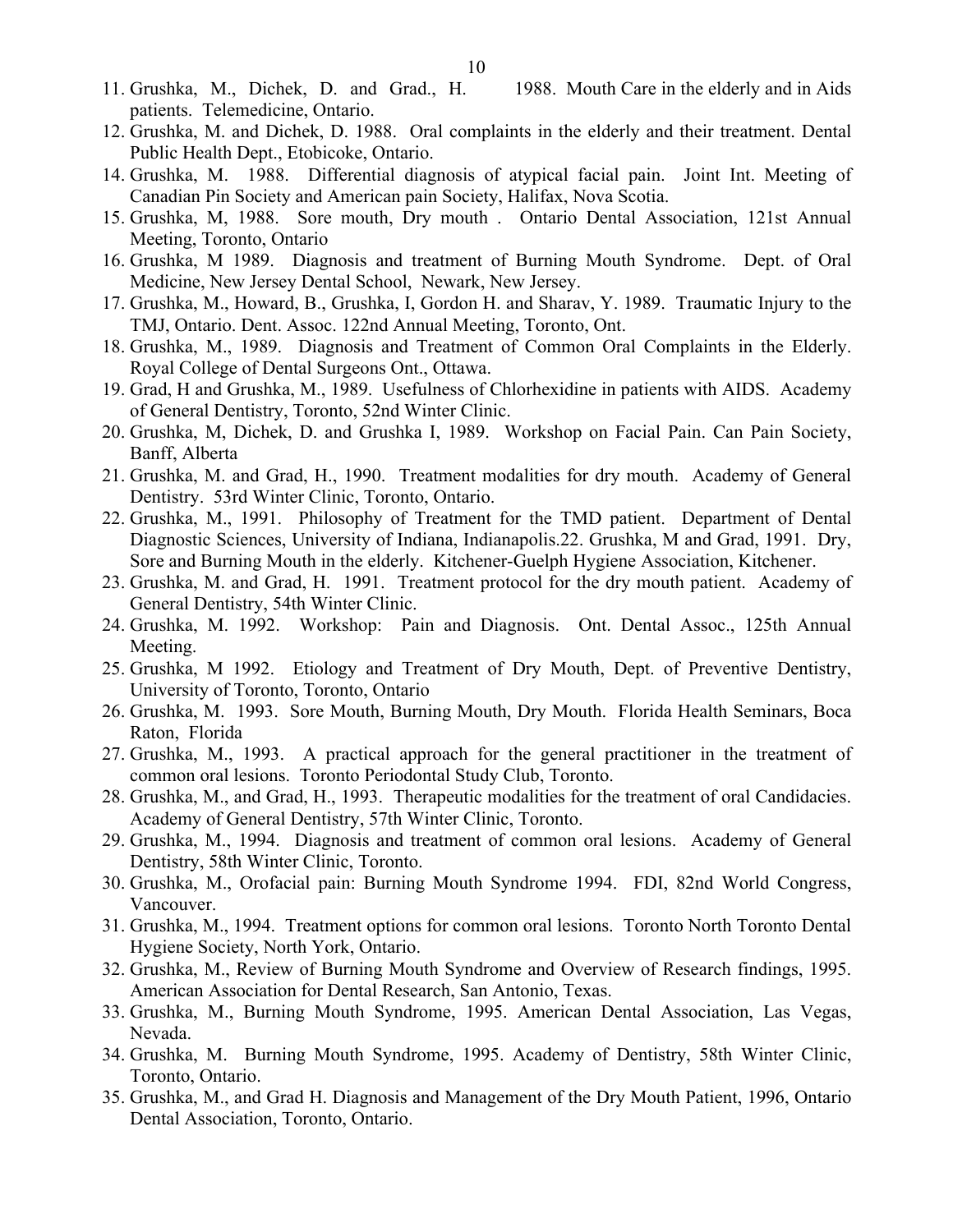- 36. Grushka, M and Miller, C.,Burning Mouth Syndrome, 1996. American Academy of Oral Medicine. San Diego, California.
- 37. Grushka, M., Disorders of the Temporomandibular Joint, 1996. Florida Health , Boca Raton, Florida.
- 38. 38.Grushka M., Burning Mouth Syndrome, 1997. American Academy of Orofacial Pain, San Diego, California.
- 39. Grushka, M and Grad, H., 1997. Care of the Sjogren's Patient. Ontario Dental Assocociation, Toronto, Canada.
- 40. Grushka, M., 1997. Burning Mouth Syndrome, American Academy of Orofacial Pain, San Diego, California.
- 43. Grushka, M. 1997. Diagnosis and Treatment of Burning Mouth Syndrome. Toronto Hygiene Society, Toronto, Ontario.
- 44. Grushka, M. 1998. Diagnosis and Treatment of the Dry Mouth Patient, Toronto Hygiene Society, Toronto, Ontario.
- 45. Grushka, M. 1998. Otalgia and Temporomandibular Joint Disorders. Telemedicine, Toronto, Ontario.
- 46. Grushka, M, 1998. Oral dexamethasone mouthrinses and risks of bleeding in susceptible patients: In Corticosteroid Therapy in Oral Medicine Symposium. Proc of 52<sup>nd</sup> Amer Acad Oral Medicine, San Juan, Puerto Rico.
- 47. Grushka, M. and Grad, Helen, Protocol for Treatment of the Dry Mouth Patient, Ontario Dental Association, 1998
- 48. Grushka, M. 1998. Update: Burning Mouth Syndrome, Third World Conference on Oral Medicine, Chicago, Illinois.
- 49. Grushka, M . 1998: Diagnosis and Treatment of Dry Mouth. Lakeland Community College, Lakeland, Ohio.
- 50. Grushka. M, 1998: Diagnosis and Treatment of Temporomandibular Disorders for the General Practitioner, University Hospital, Cleveland, Ohio.
- 51. Grushka, M, 1999. Insights into the Treatment of Sore Mouth and Dry Mouth. Alpha Omega Fraternity, Cleveland, Ohio
- 52. Grushka, M., 1999. Dry and Burning Mouth. Geriatric Care Center, Cleveland, Ohio.
- 53. Grushka, M., 1999. Oral Cavity Involvement with Sjogren's Syndrome and Remedies, National Sjogren's Syndrome Foundation, Cleveland, Ohio.
- 54. Grushka, M, 2000 Evolving Concepts of Burning Mouth Syndrome, National Institutes of Health, Bethesda, Maryland.
- 55. Grushka, M, 2000 Diagnosis and Treatment of the Sore Burning Mouth: New Jersey Medical and Dental School Alumni Program, New York, New York
- 58. Grushka, M and Trueleove, E. 2001: Burning Mouth Syndrome and Taste. American Academy of Oral and Maxillofacial Pathology, Chicago, Illinois
- 59. Grushka, M, Bosy, A and Barzilay, I. 2001 Care of the Dry Mouth patient: Oral Care, Bad Breath and Dental Restorations, Ontario Dental Association., Toronto, Ontario
- 60. Grushka, M. 2001: New Concepts on the Diagnosis and Management of the Dry Mouth Patient. Dalhousie University, Continuing Education, Halifax, Nova Scotia
- 61. Grushka, M., 2001: Burning Mouth Syndrome and Atypical Odontalgia: Different Constellations of the same disorder? Ohio State University, School of Dentistry, Columbus, Ohio.
- 62. Grushka, M and Bosy, A 2001: Dry Mouth and Bad Breath, Dynamic Seminars, Burlington, Ontario
- 63. Grushka, M 2001: TMD after a motor vehicle accident. Ontario Trial Lawyers Association, Toronto, Canada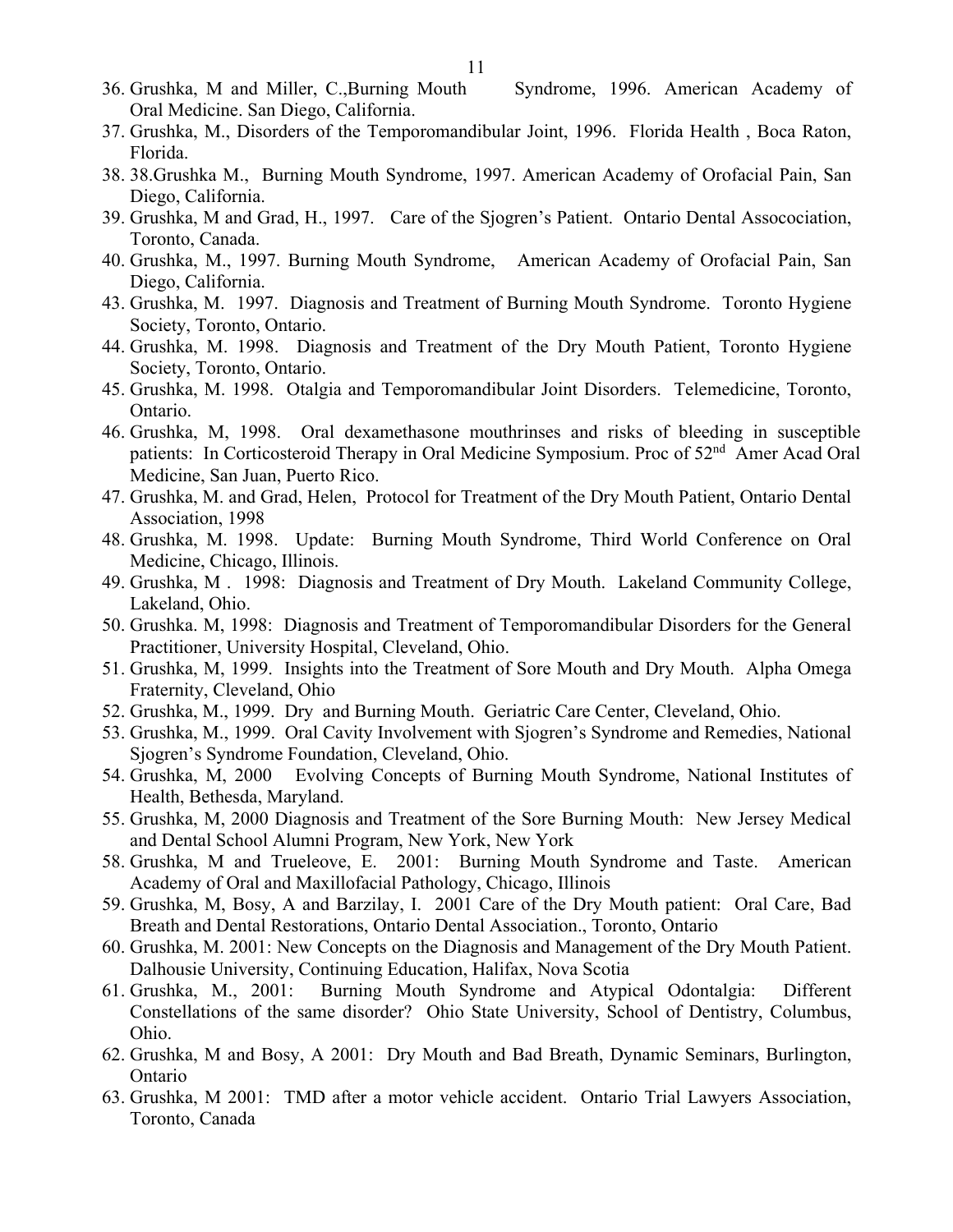- 64. Grushka, M 2002: Burning Mouth Syndrome and Taste disturbances. Muskoka –Simcoe Dental Society, Huntsville, Ontario
- 65. Grushka, M, 2002: Taste Disorders and Burning Mouth Syndrome. New York Dental Society, New York, New York
- 66. Grushka, M, 2003. A new look at Burning Mouth Syndrome and Atypical Odontalgia. Midwest Chicago Dental Meeting, Chicago, Illinois
- 67. Grushka, M. 2003: A Multi-disciplinary approach to the diagnosis and treatment of temporomandibular joint disorders (TMD) alone or following a motor vehicle accident. Muskoka- Simcoe Dental Society, Huntsville, Ontario
- 68. Epstein, JB, Grushka, M, Greene, C and Mercuri, L, 2003: Orofacial Pain: Current Concepts and TMD and other conditions. University of Illinois, Chicago, Illinois
- 69. Grushka, M. 2003. How Burning Mouth Syndrome affects your patients. Chicago Academy of Dentistry, Chicago, Illinois
- 70. Grushka, M. 2004. A multi-disciplinary approach to the treatment of jaw pain post whiplash injury. Workable Centres, Toronto, Canada
- 71. Grushka M. 2004. Atypical Odontalgia and Burning Mouth Syndrome. Chicago Dental study group
- 72. Grushka M. 2004 Etiology and Management of Dry Mouth Patients. University of Illinois School of Medicine, Dermatology Department
- 73. Grushka, M, Weverman, I and Bosy A 2004. Diagnosis and Management of common oral conditions including burning mouth, atypical odontalgia, dry mouth, bad breath and TMD (part of a six lecture seminar series) Toronto, Ontario
- 74. Grushka, M: 2005. Diagnosis and Management of Burning Mouth Pain. 2005. American Academy of Oral Medicine, Phoenix
- 75. Grushka M. 2005. Burning Mouth Pain, Pathway to Diagnosis, Tufts Dental School, Boston
- 76. Walsh S and Grushka M, 2005. Diagnosis and Management of common oral lesions, Toronto
- 77. Grushka, M. 2005. Management of Dry mouth in Sjogrens Syndrome, ENT, Hamilton General Hospital
- 78. Grushka, M. 2006. Update into management of dry mouth, Sjogren's Support Group, Milton, Ontario
- 79. Grushka, M. 2006. Invited participant to 6<sup>th</sup> World Workshop of Oral Medicine, San Juan, Puerto Rico
- 76. Grushka M. 2006. Burning Mouth Pain and its relationship to taste. American Academy of Oral Medicine, San Juan, Puerto Rico
- 80. Grushka, M. 2006. Evidence based treatment for TMJ Closed Lock. Toronto Acad Dentistry.
- 81. Grushka, M. 2006. Burning Mouth Syndrome: Where are we now? Association. ADEA, Orlando, Florida
- 82. Grushka, M. 2006. Dry Mouth, Sensory Changes and Sjogren's. Canadian Sjogren's Society, Hamilton, ON
- 80. Grushka, M. 2006. Burning Mouth Syndrome. Toronto Dental Hygiene Society, Toronto, Ont
- 81. Grushka, M. 2007. Assessment and Treatment of the Dry Mouth. Sjogren's Syndrome Society of Canada, Hamilton, Ontario
- 82. Grushka, M: 2007 Oral Medicine for the Otolarygologist, Missisauga, Ontario
- 83. Grushka M: 2008. Common Oral lesions Dermatology Department Sunnybrook Health Science Centre, Toronto
- 84. Grushka M and Minnett, C 2008 : Diagnosis and Management of neuropathic pain. Academy of General Dentistry, Winter Clinic, Toronto, Ontario
- 85. Grushka, M. January, 2009. Incidences and Treatment of Dry Mouth. University of Toronto, Faculty of Dentistry. Toronto, ON.
- 86. Grushka, M. 2009: Diagnosis of TMJ problems. Prosthodontic Associates. Toronto, ON.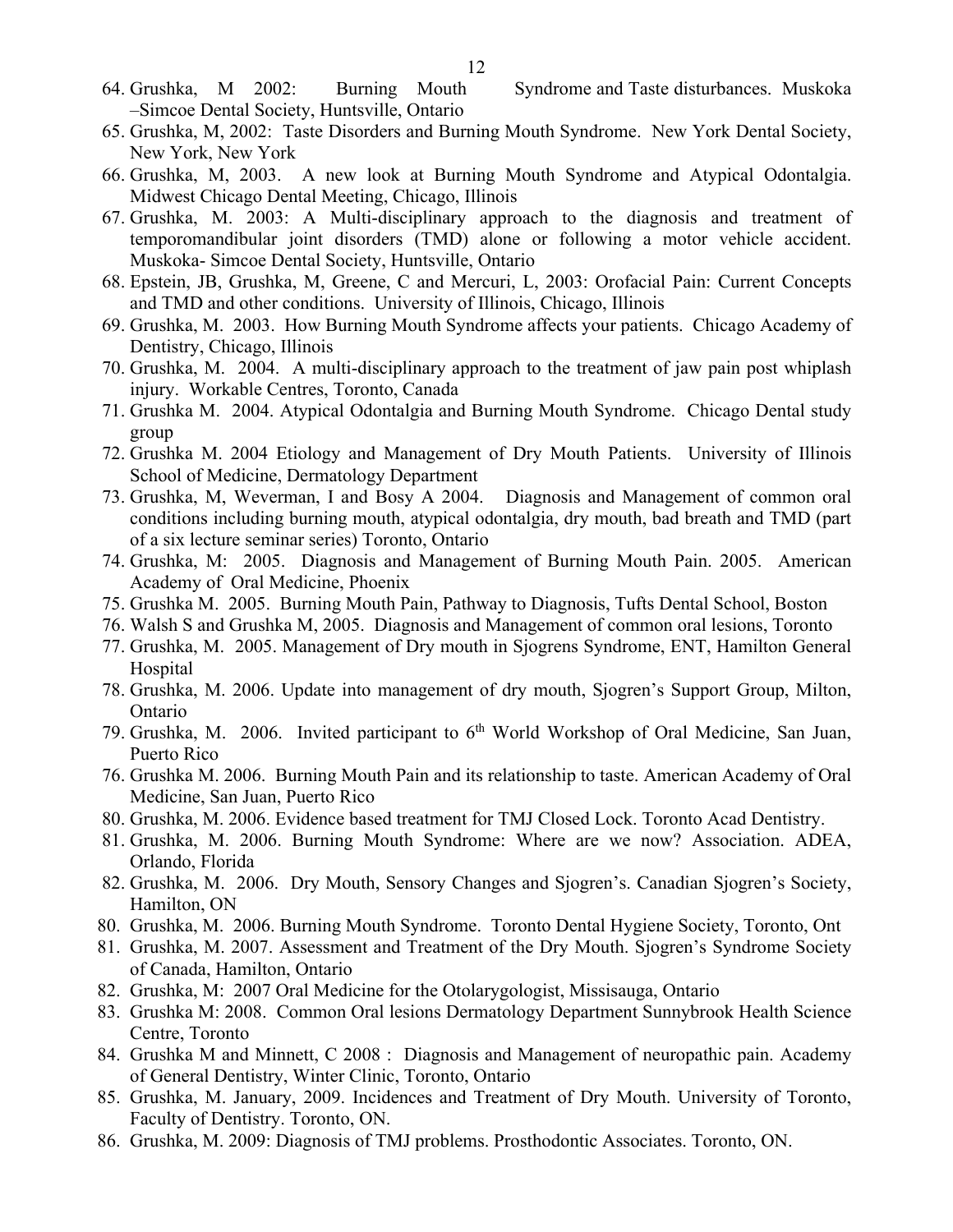- 87. Grushka, M, 2009: Lesions associated with dry mouth. Study Club of York, Toronto, ON.
- 88. Grushka, M: 2009. Geographic fissured tongue higher in BMS patients than TMD patients. Smell and Taste Clinic, University of Dresden Medical School, Germany.
- 89. Grushka, M. 2009: Assessment and treatment of the dry mouth patient. Prosthodontic Associates, Toronto, ON
- 90. Grushka, M: 2009: Diagnosis and treatment of Burning Mouth Syndrome, Hamilton Periodontic Study Club, Hamilton, ON
- 91. Grushka, M. 2010 Diagnosis and Management of common oral lesions, Prosthodontics Associates, Toronto, Ontario.
- 92. Grushka M. 2010 Review of Burning Mouth Syndrome, U of Dresden, School of Medicine, Dresden, Germany.
- 93. Grushka M. 2010 Burning Mouth Syndrome and Taste: Review of evidence. Human Chemosensory Meeting, Dresden, Germany.
- 94. Grushka M. 2011. New products available for the treatment of dry mouth. Prosthodontic Associates, Toronto, Canada
- 95. Grushka M, Su N. 2011 Treatment of taste disorders, Monell Center for Chemical Senses, Philadephia, Pennsylvania
- 96. Grushka, M, 2011: Burning and sore mouth: common oral conditions associated with mouth burning and soreness, Otolaryngology Rounds, Hamiliton General Hospital, Hamilton, ON
- 97. Grushka M 2012. Burning mouth syndrome: update on diagnosis and management and its impact on general dentistry, Prosthodontic Associates, Toronto, Ontario.
- 98. Grushka M, 2013. Taste and smell in Sjogren's syndrome. The Sjogren's Society of Canada, Toronto, Ontario
- 99. Grushka M. 2013. Oral sensory change, Prosthodontic Associates, Toronto, Ontario
- 100. Grushka M, 2013 Oral Sensory Phantoms, Metropolitan Oral and Maxillofacial Surgery Centre, Toronto, Ontario
- 101. Grushka M. 2014. Oral Medicine and Orofacial Pain in general practice. Peterborough Dental Society, Peterborough, Ontario
- 102. Grushka M. 2014 Taste loss in Sjogren's Sydrome and in Burning Mouth Patients. Taste and Smell Conference, Dresden, Germany
- 103. Grushka M. 2015 Oral Sensory Phantoms and Burning Mouth Pain. University of Copenhagen, Copenhagen, Denmark
- 104. Grushka M. 2016 Diagnosis and Management of Taste Disturbances. Society of Toxicology.. New Orleans
- 105. Grushka M. 2016 Oral Lesions in Pediatrics, Practical Approach. Canadian Pediatric Dermatology Association, Ontario
- 106. Grushka M. 2016 Oral Lesions and Burning Mouth Pain, Women's College, Dermatology Residents, Ontario
- 107. Grushka M. 2016 Assessment, Diagnosis, and Management of TMD. Principles of Occlusal Devices. Canadian Military, CFB Borden, Ontario
- 108. Grushka M. 2017 Taste changes and other Oral Sensory Phantoms. PACE, Ontario.
- 109. Grushka M. 2017 Orofacial Pain and Dentistry 2017, Ontario Dental Association, Annual Spring Meeting, Ontario
- 110. Grushka M. 2017 Taste Disorders in Patients: symptoms, diagnosis, and management. AChems, Florida
- 111. Grushka M. 2017 Diagnosis and Management of TMD, Peterborough Study Club, Ontario.
- 112. Grushka M. 2018 Why is my tongue sore and why does it hurt and what happened to my taste? Sjogren's Society of Canada National Patient Conference. Mississauga, Ontario
- 113. Grushka M. 2018 Oral contact sensitivity clinical aspects. ASM18 Toronto ON